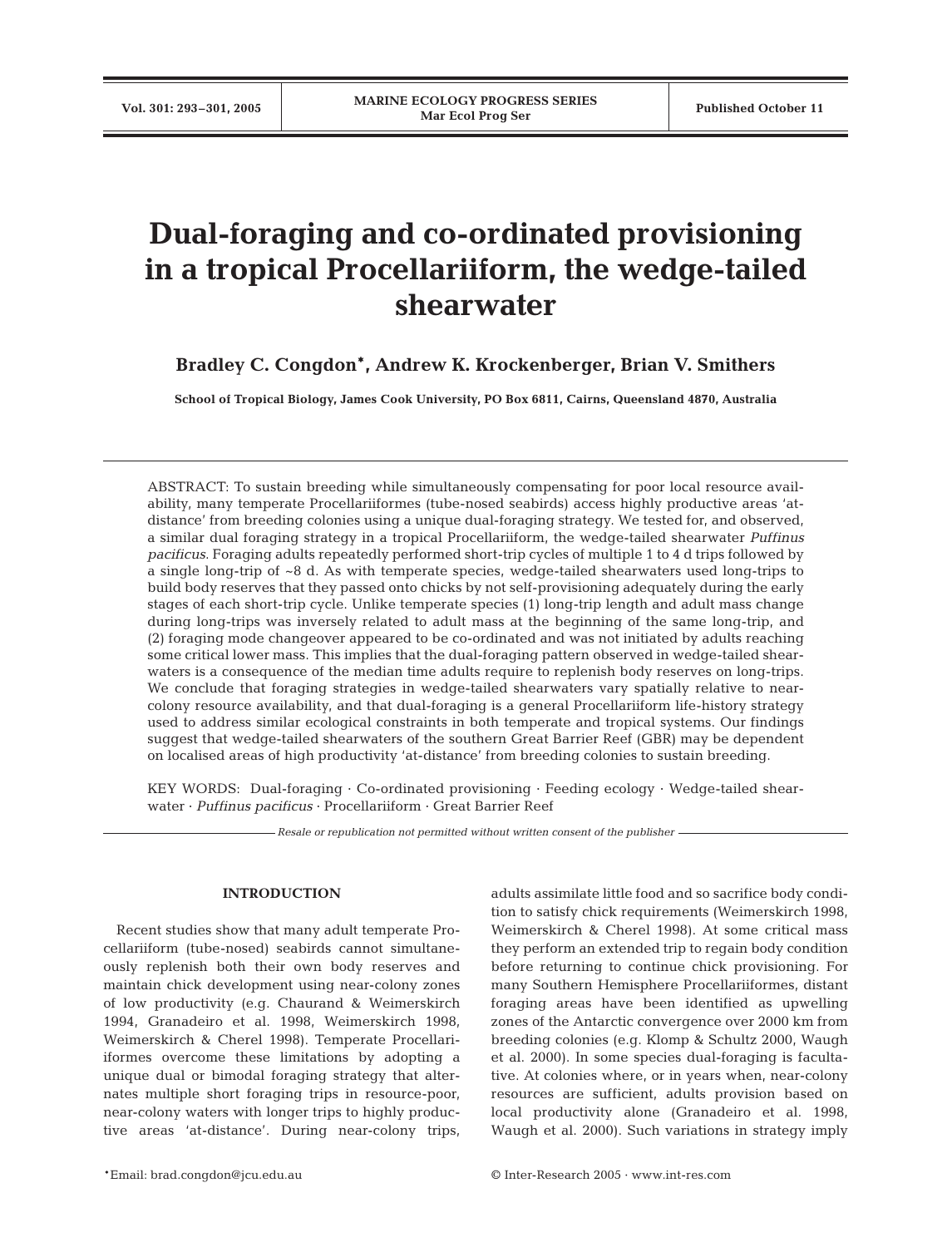that dual-foraging can be unambiguously linked to the use of distant highly productive foraging areas in these species.

Tropical Procellariiformes face similar energetic constraints, yet it is unlikely that they consistently access the same highly productive temperate waters to compensate for poor local resource availability. This is particularly true of the smaller pan-tropically distributed Procellariiform species, such as the wedge-tailed shearwater *Puffinus pacificus*. How then do tropical species replenish their own reserves while simultaneously satisfying chick requirements? Two possibilities exist. Firstly, tropical Procellariiformes may use a dualforaging strategy similar to temperate species to access currently unknown, highly productive but more localised foraging zones in the tropics. Limited evidence for this possibility exists. *Phoebastria immutabilis* (Laysan albatross) and *P. nigripes* (black-footed albatross) nesting in the subtropics at Tern Island, French Frigate Shoals, Hawaii, both have bimodal foraging trip durations similar to temperate Procellariiformes (Fernandez et al. 2001, Hyrenbach et al. 2002). However, the generality of this finding to other tropical Procellariiformes is questionable. It has been suggested that although Laysan and black-footed albatross nest on tropical islands they are not tropical species. This is because they access temperate waters from the Hawaiian Islands while breeding, and forage solely in temperate and polar waters outside breeding periods (Hyrenbach et al. 2002).

Alternatively, unlike temperate species, tropical Procellariiformes may consistently obtain sufficient food from near-colony waters. If so, either the near-colony resources available per chick must be greater in the tropics, or the energy requirements of tropical chicks and/or adults must be significantly lower. The former is at odds with the long held belief that pelagic tropical systems are consistently resource-poor environments for pelagic foraging seabirds (Ashmole 1971), but some support for this model exists. Unlike Laysan and blackfooted albatross, wedge-tailed shearwaters, nesting on Tern Island, French Frigate Shoals, Hawaii, do not use a dual-foraging strategy. Adults provide for both themselves and chicks using highly productive near-shore waters (Baduini 2002). However, it is possible that deep water upwelling adjacent to Tern Island generates prey productivity and predictability not typical of pelagic tropical systems (Baduini 2002), which also casts doubt on the generality of this result.

Controversy also exists over the possible mechanisms controlling adult provisioning behaviour in Procellariiformes. An important conclusion of temperate studies of *Puffinus tenuirostris* (short-tailed shearwaters) and *P. griseus* (sooty shearwaters) has been that patterns of chick provisioning and adult foraging in mated pairs are independent and driven by adults preferentially maintaining their own body mass, rather than by chick condition or endogenous rhythms (Weimerskirch 1998, Weimerskirch & Cherel 1998). In contrast, chick condition rather than adult body mass has been identified as an important determinant of provisioning rates in wedge-tailed shearwaters and other Procellariiform species under both unimodal and bimodal foraging strategies (e.g. Hamer & Thompson 1997, Hamer et al. 1999, Weimerskirch et al. 2000, Baduini 2002). Currently the link between foraging strategy and the relative importance of chick versus adult condition in determining provisioning rates remains unclear.

We examined foraging behaviour of wedge-tailed shearwaters in the southern Great Barrier Reef (GBR), Australia, at a mid-shelf colony not known to have closely associated areas of high productivity. We aimed to determine whether intra-specific variation in foraging strategy occurs relative to the Hawaiian population and so test whether subtropical Procellariiformes consistently provision both themselves and chicks using a unimodal foraging strategy. By doing so, we also aim to establish the potential for wedge-tailed shearwater breeding success on the GBR to be dependent on localised areas of high productivity 'at-distance' from breeding colonies. We also aim to distinguish between adult body mass and chick condition as the principal determinants of variation in adult foraging and provisioning behaviour, as well as establish the proximate mechanism for any changes in foraging mode observed among mated pairs at this tropical/subtropical location.

## **MATERIALS AND METHODS**

This study was undertaken during February 2001 at Heron Island  $(23^{\circ} 26' S, 151^{\circ} 51' E)$ , a coral cay of the Southern GBR, Australia, that straddles the Tropic of Capricorn. A total of 16 nest burrows were monitored. Adult provisioning rate, chick growth and chick survivorship were monitored at each nest daily. Chicks were weighed twice a day at 06:00 and 16:00 h using an electronic balance  $(\pm 0.1 \text{ g})$ . Between these times no adult visits or chick feeding were observed. Culmen and tarsus measurements were also obtained for each chick every 4 d using dial callipers  $(\pm 0.1 \text{ mm})$ . At each burrow, both adults were banded for individual recognition and attendance was monitored continuously from 17:00 to 05:00 h daily. During monitoring burrow entrances were partially obstructed with markers that allowed adult visits to be detected. After adults had entered the burrow and initial chick feeding was complete (as indicated by chicks no longer begging) the visiting adult was captured, identified and weighed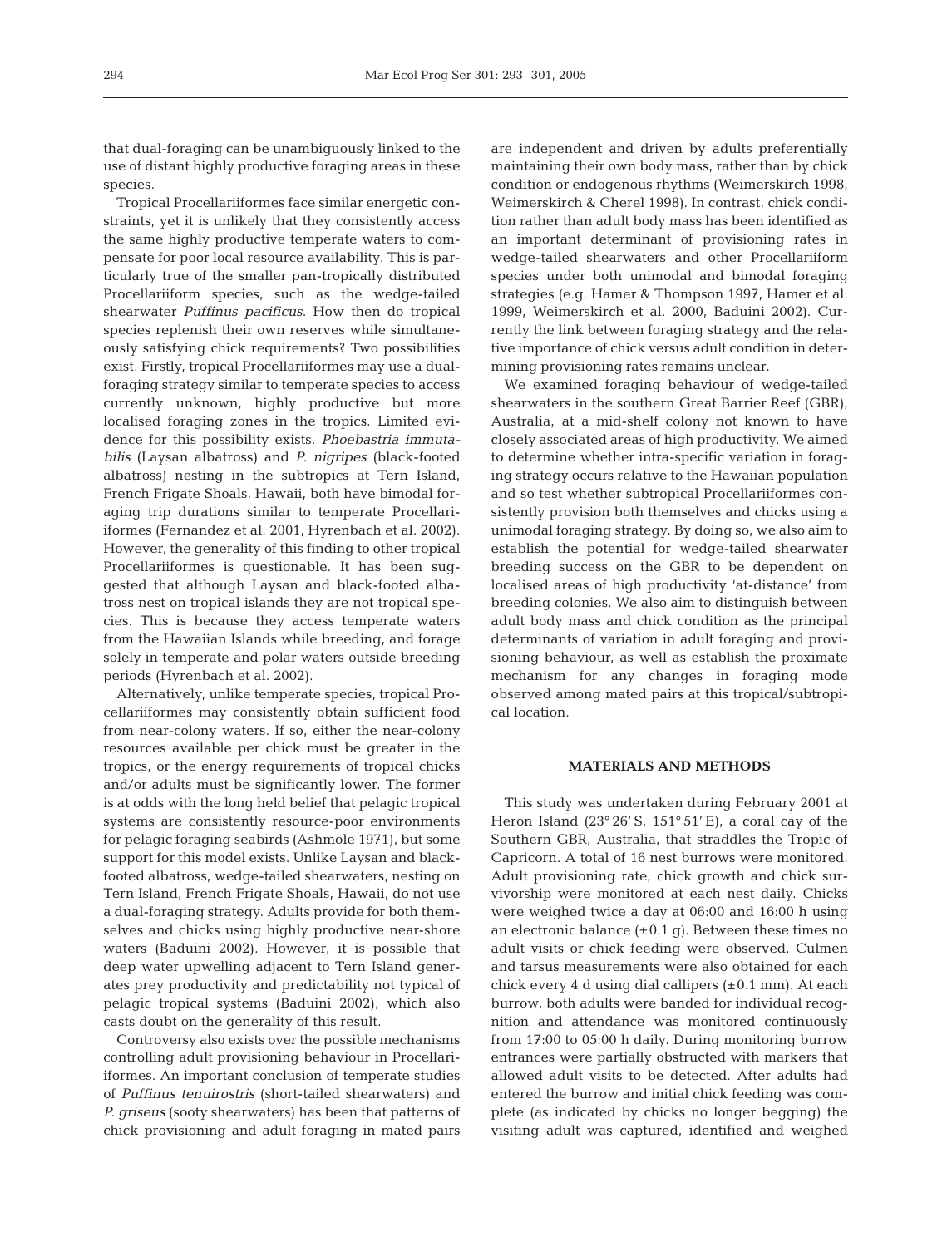using a Pesola spring balance  $(\pm 0.5 \text{ g})$ . Chick weights were also obtained immediately following any known adult visit to a nest. After each adult capture, adults were returned to the burrow and markers reset so that subsequent visits by other adults could be detected. During burrow inspections, birds resting on the surface within a 10 m radius of each target burrow were checked for bands. Adult foraging trip length was defined as the time (d) between consecutive observations of an individual at a nest. Occasionally, adults could not be identified because they escaped prior to capture (mean nest<sup>-1</sup> = 0.11, SE = 0.013, n =  $\sim$ 18 observations  $nest^{-1}$ ). For analysis of attendance, 1 adult from that nest was randomly allocated to each missing value.

**Adult foraging patterns.** Adult foraging patterns were first examined using a frequency distribution of foraging trip duration (as per Waugh et al. 2000, Baduini 2002). This frequency distribution was tested for deviation from both a Poisson and Normal distribution using Kolmogorov-Smirnov goodness-of-fit. However, as a single 8 d trip is equivalent to eight 1 d trips in total foraging time, plotting foraging trip duration simply as a frequency distribution overstates the importance of shorter trips. In addition, individual adults that undertake more short-trips will be statistically over represented. We removed this bias by establishing the time spent (as a proportion of days) in foraging trips of different length for each individual and then took the mean across individuals, thereby using individuals rather than trips as units of replication. To test for differences among the proportion of time spent on foraging trips of different duration we performed a Kruskal-Wallis ANOVA. When significant, we further tested for bimodality of foraging trip length using posthoc pair-wise Mann-Whitney tests among trip length categories (with Bonferroni correction). All analyses were undertaken with SPSS for Windows 11.0 (2001, SPSS).

**Adult mass change.** Foraging trip length could be defined as either long or short, with a single long-trip always being followed by a series of 3 to 6 short-trips comprising a short-trip cycle (see 'Results'). Relative differences in per day mass changes for individual adults during long- and short-trips were compared via pair-wise analysis of 16 individuals for which complete long-trips were obtained. Partial short-trips only were obtained for these individuals. The same 16 individuals were also used in regression analyses examining relationships between long-trip length and adult mass at the beginning and end of long-trips. A separate set of 16 individuals for which complete short-trip cycles were obtained was used to establish an independent measure of adult mass changes during complete shorttrip cycles. This second group of individuals was also used in regression analyses examining relationships between short-trip length and adult mass at the beginning and end of short-trip cycles.

It was not possible to determine if feeding was always complete at the time chick begging stopped and adult weight measurements were taken. Consequently, an unknown number of the adult weight measurements may have contained partial food loads. To minimise this potential source of variation in comparative analyses, all adult weights were standardised to pre-feeding values. This was done by adding any increase in chick weight observed between 16:00 h and the time of an adult visit to the adult mass obtained during the same visit. This means that adult weights used in each analysis always include the entire food load returned to the colony from the previous days foraging. Consequently, observed changes in adult mass could result from actual changes in adult body reserves or variations in food loads between observations.

To test whether adult mass change was associated with changes in food loads rather than adult reserves, further independent analyses of the variation in chick meal sizes were undertaken. The relative meal size associated with a specific adult visit was calculated as the difference between consecutive 16:00 h chick weight measurements. Effectively, this measurement provided an estimate of the food assimilated by a chick during the 24 h period following each feed. ANCOVA was then used to test for consistent variation in meal size (food loads) with particular foraging trip parameters. Individual chicks were used as factors in these ANCOVA.

**Chick condition and provisioning rates.** Chick condition prior to a specific feeding event was established by first regressing chick mass against chick size, using tarsus length as a measure of size. Chick condition on the day in question was then defined as the residual of body mass divided by the mass value predicted from the tarsus-mass relationship (as per Baduini 2002). To determine if adult provisioning responded to chick condition, change in chick mass (food assimilated) was regressed against chick condition 24 h prior to the mass measurement in an ANCOVA that used individual chicks as factors. This analysis included the control nests where adults were not handled.

**Co-ordinated switching of adult foraging modes.** To test for co-ordinated switching in adult foraging behaviour between mated pairs, we determined the period of time (d) between when 1 adult started a longtrip and its mate ended its closest temporally associated long-trip. These data comprised 24 observations with potential long-trip changeover differences ranging between –3 and +3 d. The observed distribution described by these data was then tested against the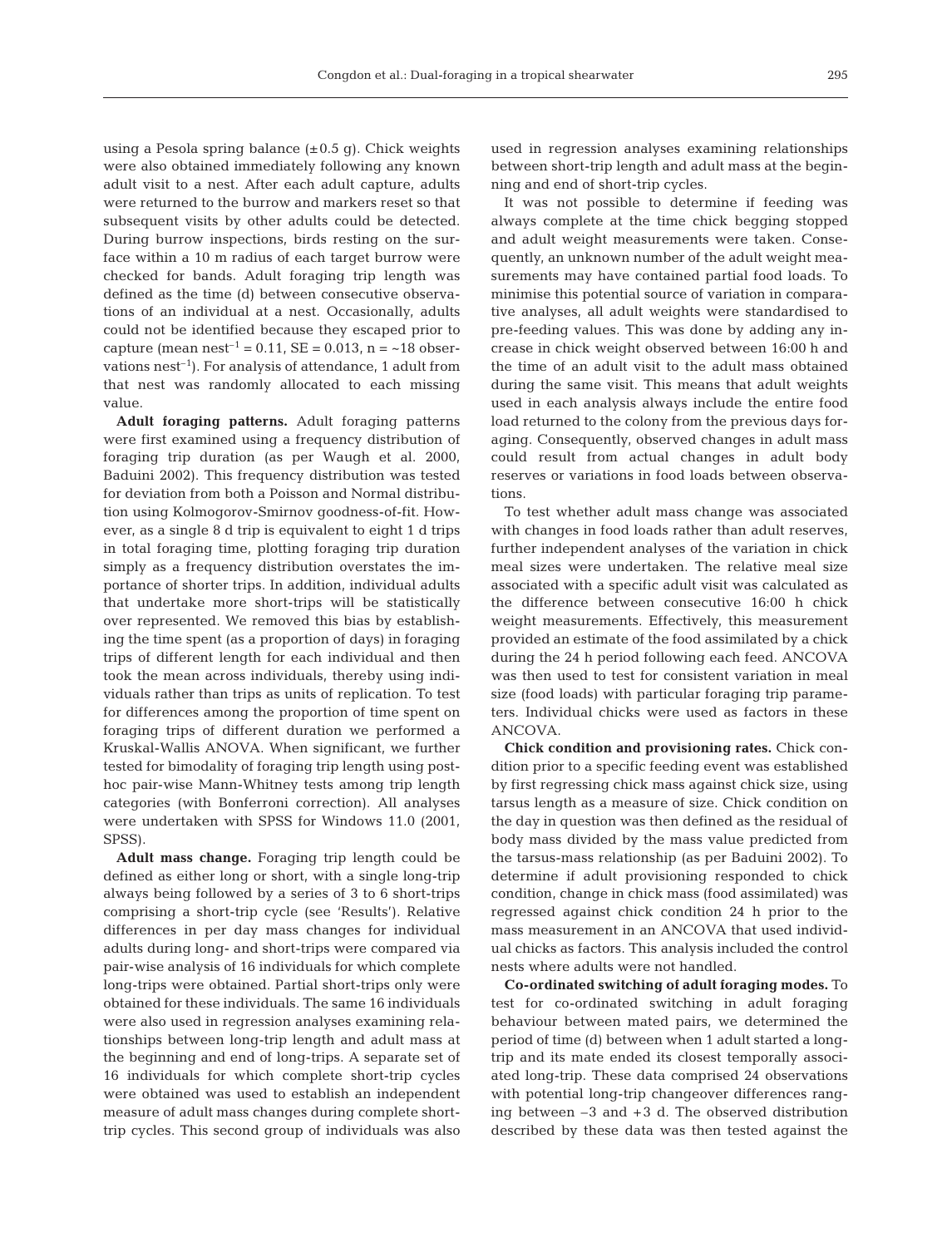distribution expected if long-trip changeovers occurred randomly relative to each other. The expected distribution was generated using a resampling algorithm that generated 100 sets of 24 random integers between –3 and +3 and determined the mean frequency at which each value occurred. The similarity between the observed and expected distributions was tested using likelihood ratio  $\chi^2$  goodness-of-fit.

#### **RESULTS**

## **Adult foraging pattern**

The frequency distribution of adult feeding trip duration (Fig. 1a) was significantly different from both a Poisson (Kolmogorov-Smirnov  $Z = 3.95$ ,  $p < 0.001$ , n = 243) and Normal distribution (Kolmogorov-Smirnov  $Z = 5.99$ ,  $p < 0.001$ ,  $n = 243$ ). The mean proportion of time spent on foraging trips of different durations also varied (Kruskal-Wallis  $\chi^2$ <sub>9</sub> = 150.6, p < 0.001). A greater proportion of time was spent on 1 d trips than on trips of any other duration (Fig. 1b). Significantly more time was also spent on 2, 3 and 8 d trips than on 5 and 6 d trips and on 8 d trips than on



Fig. 1. *Puffinus pacificus*. (a) Distribution of foraging trip durations on Heron Island, GBR, 2001. (b) Mean  $(+SE, n = 32)$  proportion of time spent in each foraging trip duration by individual adults on Heron Island, GBR, 2001. Different letters indicate means that are significantly different (Mann-Whitney pairwise comparison with Bonferroni correction). Prop: proportion

all trips over 3 d (Fig. 1b). This pattern of differences unambiguously defines a bimodal distribution in the mean proportion of time adults spend on foraging trips of different duration (Fig. 1b). In general, adults make a single long-trip of between 6 and 10 d (mean  $= 8.06$  d, SE  $= 0.25$ , n  $= 16$ ) followed by a cycle of short-trips of 1 to 4 d (mean = 1.31 d,  $SE = 0.04$ , n = 226) lasting between 6 and 17 d (mean = 8.94 d,  $SE =$ 0.55,  $n = 32$ ). No 5 d trips and only one 6 d trip were observed. Assuming foraging trips longer than 5 d are equivalent to long-trips observed in other Procellariiform species, then during our 20 d observation period, individual adults for which complete longtrips were observed spent on average  $50.6\%$  (SE =  $2.3\%$ ,  $n = 16$ ) of their foraging time on short-trips and 49.4% (SE =  $2.3$ %, n = 16) on long-trips. The amount of time spent on short-trips or long-trips was not significantly different for these individuals (paired *t*-test:  $t = 0.274$ , df = 15, p = 0.79).

#### **Adult mass change**

## Long-trips

On average adults were significantly heavier by ~30 to 40 g at the end of a long-trip (mean  $= 441.3$  g, SE  $=$ 7.04,  $n = 16$ ) than at the beginning (mean = 405.4 g,  $SE = 7.95$ ,  $n = 16$ ) of the same long-trip (paired *t*-test:  $t =$  $-3.31$ , df = 15, p = 0.005) and gained  $\sim$ 4 g d<sup>-1</sup> (mean = 3.75 g d<sup>-1</sup>, SE = 1.20, n = 16) while on long-trips. This result contrasts significantly with per day mass changes of the same adults during short-trips, where on average these adults lost  $\sim 3$  g d<sup>-1</sup> (mean = -2.88 g  $d^{-1}$ , SE = 1.88, n = 16; paired *t*-test:  $t = 2.96$ , df = 15, p = 0.006). Given that adults spend approximately equal time on long- and short-trip cycles, this implies that they lose approximately the same amount of weight during short-trips that they have gained during the previous long-trip.

Because adult mass measurements included food loads, some of the increase in adult weight during long-trips may be due to the food load on the first return visit after a long-trip being greater than for the last short-trip before departure. A direct test for this using relative meal mass calculated from chick weight changes as an independent measure of food load shows that the last meal before departure is, on average, the same size as the first meal supplied at return from a long-trip (mean change in chick mass prior to long-trip =  $14.16$  g,  $SE = 3.83$ , n =  $16$ ; mean change in chick mass post long-trip =  $12.46$  g, SE =  $3.19$ , n =  $16$ , paired *t*-test:  $t = -0.357$ , df = 15, p = 0.73). Therefore differences in adult weight before and after long-trips cannot be attributed solely to differences in food load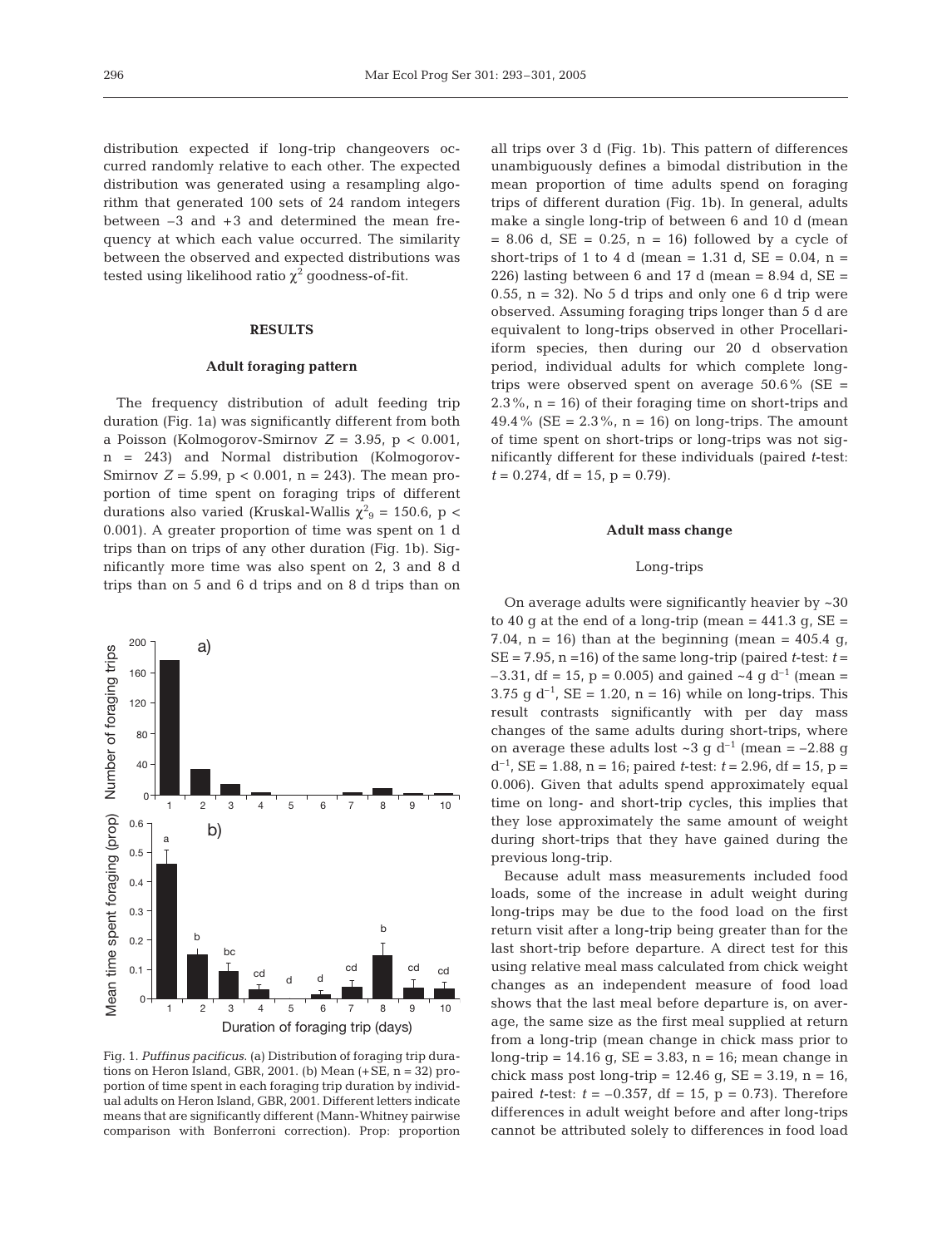returned to the chick. Importantly, this result also means that the yield to the chick in  $q d^{-1}$  spent foraging is much lower after long-trips than short-trips, implying that adults do not undertake long-trips specifically for the benefit of chicks.

The length of each long-trip was negatively correlated with an individual's weight at the end of the proceeding short-trip cycle  $(F_{1,14} = 16.55,$  adjusted  $r^2 =$ 0.51,  $p = 0.001$ , Fig. 2a). Therefore adult mass gain during a long-trip was directly related to both the length of the long-trip ( $F_{1,14}$  = 18.42, adjusted  $r^2$  = 0.57,  $p = 0.001$ , Fig. 2b) and to the individual's weight at



Fig. 2. *Puffinus pacificus*. Relationships between: (a) long-trip length and long-trip start weight, (b) long-trip length and adult mass change, and (c) long-trip start weight and adult mass change during February 2001 at Heron Island

the end of the preceding short-trip cycle  $(F_{1,14} = 19.13,$ adjusted  $r^2 = 0.55$ ,  $p = 0.001$ , Fig. 2c). Only long-trips over 7 d produced positive adult weight gains. Conversely, an individual's weight at the start of the next short-trip cycle was not related to the length of the preceding long-trip  $(F_{1,14} = 1.67, \text{ adjusted } r^2 = 0.043,$  $p = 0.22$ .

#### Short-trips

As indicated previously, where complete long-trip cycles were observed the same adults lost on average  $\sim$ 3 g d<sup>-1</sup> during short-trips. Similarly, adults observed undertaking complete short-trip cycles were significantly lighter by the end of their short-trip cycle (mean =  $405.3$  g, SE =  $5.6$ , n =  $16$ ) than at the beginning  $(mean = 439.4 g, SE = 8.55, n = 16)$  of the same shorttrip cycle (paired *t*-test:  $t = 3.66$ , df = 15, p = 0.002) a decrease of ~30 to 40 g. These same birds lost on average ~5 g  $d^{-1}$  during short-trip cycles (mean = 5.63 g  $d^{-1}$ ,  $SE = 1.14$ ,  $n = 16$ ). That adult weight declines during a short-trip cycle is further supported by a weak but significant negative relationship between adult mass and short-trip cycle day  $(F_{1,109} = 4.58$ , adjusted  $r^2 = 0.032$ ,  $p = 0.035$ .

Unlike long-trips, short-trip cycle length was not related to adult weight at the start of the short-trip cycle  $(F_{1,14} = 0.50,$  adjusted  $r^2 = -0.034, p = 0.49$ . Birds that began short-trip cycles heavier did not remain on short-trip cycles longer. Nor was short-trip cycle end weight related to the length of the shorttrip cycle  $(F_{1,14} = 0.48$ , adjusted  $r^2 = -0.036$ ,  $p = 0.50$ ). Short-trip start weight and short-trip end weight were also not related  $(F_{1,14} = 0.50,$  adjusted  $r^2 =$  $-0.034$ ,  $p = 0.49$ , birds that weighed less at the beginning of short-trips did not necessarily leave on the next long-trip at a lighter weight. When all samples are combined, adults ended short-trip cycles in a relatively narrow band of weights between 375 to 425 g, while variation in long-trip end weight was slightly broader at 400 to 480 g (Fig. 3). However, the coefficients of variation from these 2 distributions (CV: short-trip end weight  $= 66.8$ , short-trip start weight =  $70.0$ ) were not significantly different  $(F_{31,31} = 1.12, p > 0.05, n = 32).$ 

Because adult weights include food loads, some of the adult mass loss observed during short-trips could be explained if adults bring back decreasing quantities of food over the short-trip period. This is supported by a weak but significant tendency for relative meal size, as measured independently by chick weight changes, to decrease during a short-trip cycle.  $(F_{1,70} = 6.11,$ adjusted  $r^2 = -0.067$ ,  $p = 0.016$ ). However, this decrease in the amount of food reaching chicks may have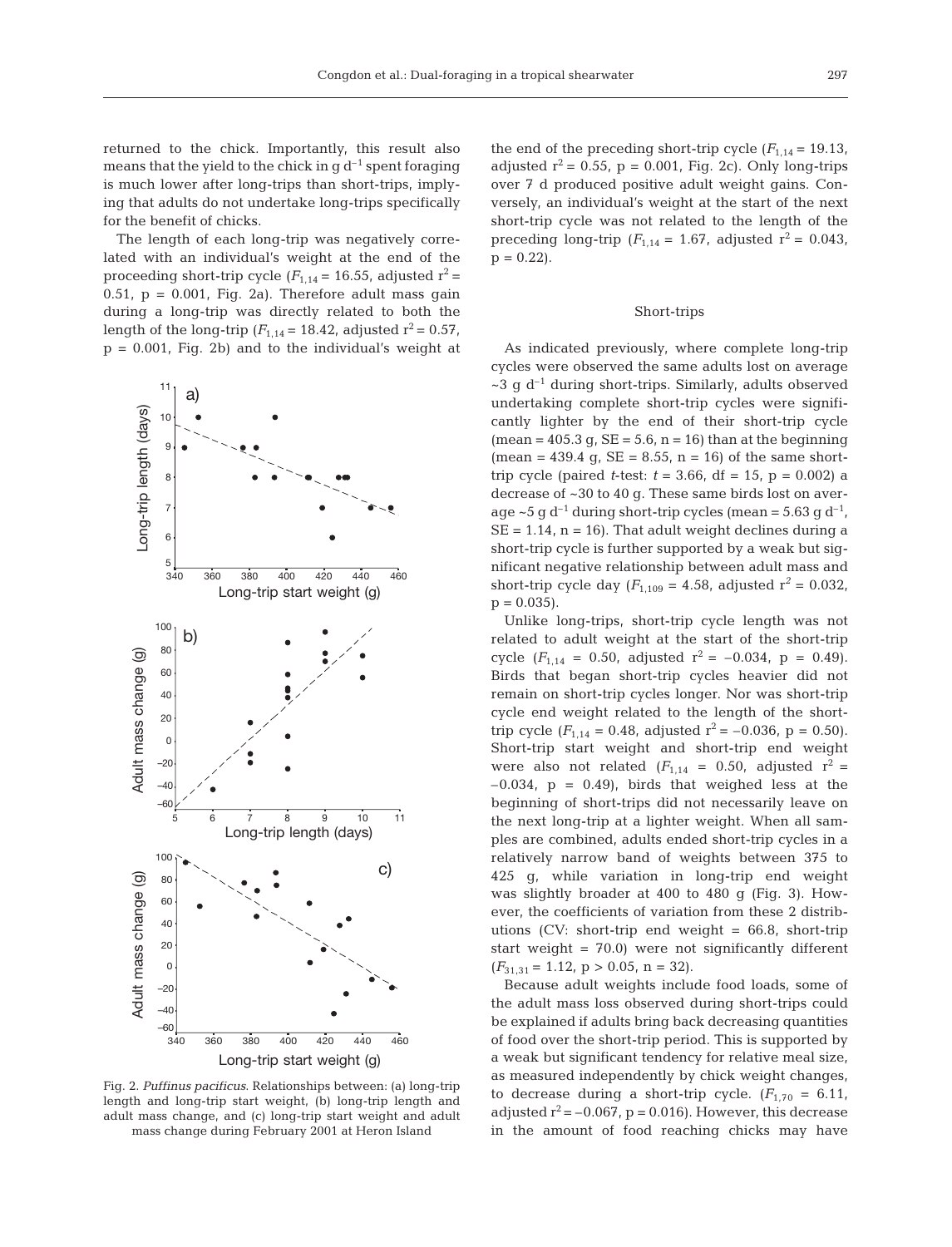

Fig. 3. *Puffinus pacificus.* Adult weight distribution at the beginning of long-trips (white bars) and at the end of the same long-trips (black bars)

another explanation. On average the adults undertaking these feeds lost  $~15$  g (mean = 16.67 g, SE = 5.84, n = 13) on the first short-trip of a cycle but gained  $\sim$ 8 g (mean = 8.99 g, SE = 7.15, n = 13) on the last trip of the same short-trip cycle. These differences are significant (paired *t*-test:  $t = -2.853$ , df = 12, p = 0.015) with weight loss on the first short-trip day being significantly greater than zero. This suggests that rather than foraging success decreasing during a short-trip cycle, adults may tend to reallocate food from chick to self-provisioning by the end of a short-trip cycle depending on their own body condition. This conclusion is further supported by relative weight changes observed in adults during the course of their short-trip cycles. Adult weight declined relatively more during the first day of a short-trip cycle than during any other day, with adults appearing to attempt to maintain weight from Day 2 onwards (Fig. 4). Only mean weight loss on the first short-trip day was significantly greater than zero (Kruskal-Wallis,  $\chi^2$ <sub>5</sub> = 12.34, p = 0.03, Fig. 4).

#### **Chick condition and provisioning rates**

Change in chick mass (food assimilated) was significantly related to chick condition 24 h previous, suggesting that chicks in poorer condition were fed more at their next meal ( $F_{1,82}$  = 7.92, adjusted r<sup>2</sup> = 0.121, p = 0.006, Fig. 5). This relationship had only weak explanatory power, suggesting that while chick condition may influence provisioning to some degree, it is unlikely that provisioning rates are decided solely by chick condition.



Fig. 4. *Puffinus pacificus.* Mean relative adult weight change (±2 SE) during consecutive days of a short-trip cycle. Values >1 indicate weight increases, while values <1 indicate weight decreases compared to the previous day. A value equal to 1 indicates no change between days. Numbers in brackets indicate number of adults



Fig. 5. *Puffinus pacificus.* Relationship between change in chick mass (food assimilated) and chick condition 24 h prior to the mass measurement

## **Coordinated switching of adult foraging modes**

The majority of adults were last observed at their nest site completing a short-trip cycle one day prior to their mate returning from a long-trip (Fig. 6). While very few adults were observed completing short-trip cycles 2 to 3 d before or after their mate returned from a long-trip. This distribution was significantly different from that expected if mated individuals began longtrips randomly relative to each other (Likelihood ratio  $\chi^2_{4}$  = 12.12, p = 0.017, n = 26, Fig. 6), and strongly suggests that pairs may in some way co-ordinate longtrip changeovers.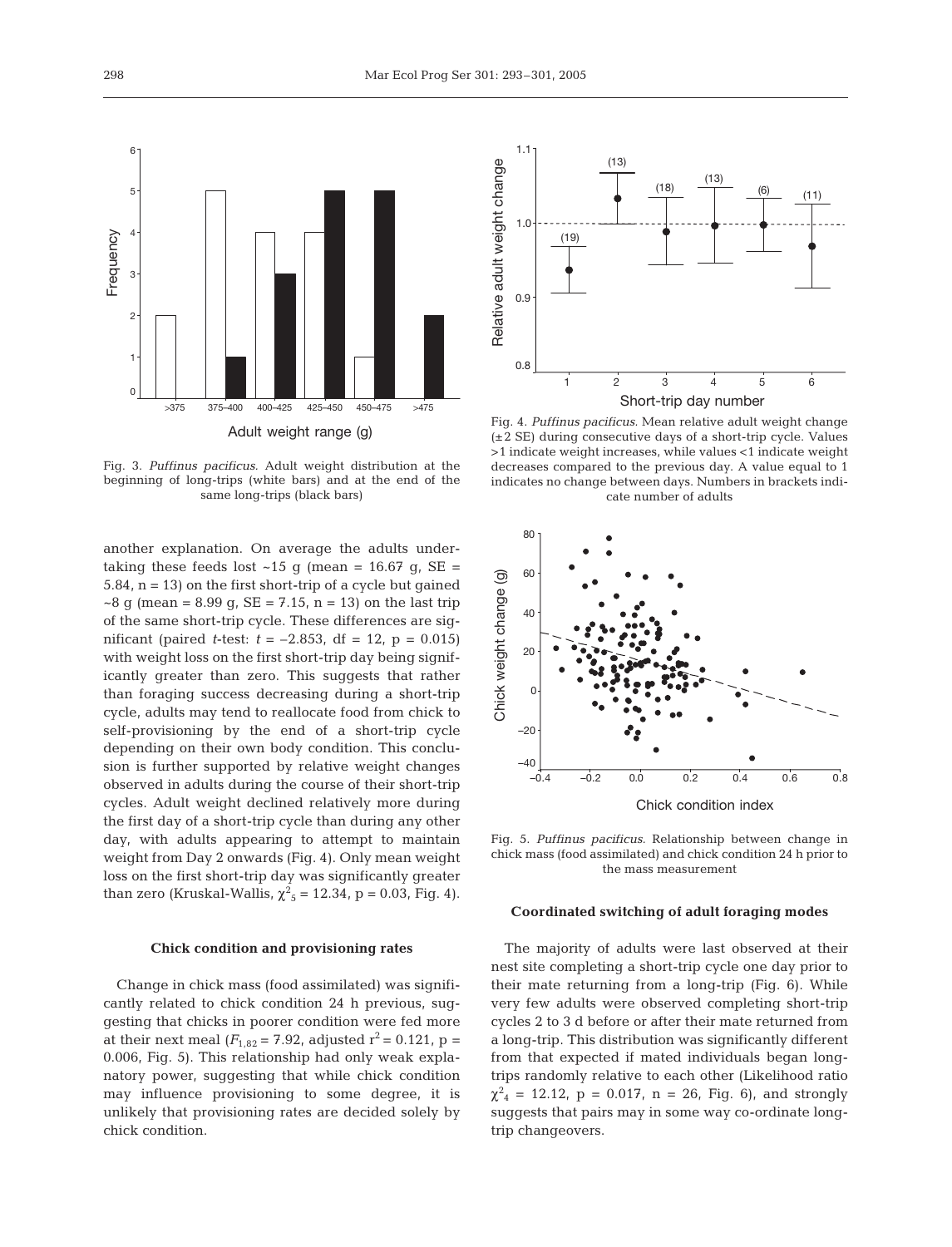

Fig. 6. *Puffinus pacificus.* Adult foraging trip changeover distribution. Observed (black bars) and expected (white bars) distribution of the number of days between when one adult starts a long-trip and its mate returns from the most temporally associated long-trip

#### **DISCUSSION**

#### **Dual foraging in wedge-tailed shearwaters**

In 2001, wedge-tailed shearwaters nesting in the southern GBR used a dual-foraging strategy with a clear dichotomy between short-trip cycles involving multiple trips of 1 to 4 d (mean  $= 1.31$ ) and long-trips of between 6 and 10 d (mean = 8.06). Adults spent approximately half of their foraging time on long-trips. They gained weight on long-trips, lost weight during shorttrip cycles and appeared to deplete body reserves by the approximate amount they had gained during the preceding long-trip. Overall, the mass-change and triplength relationships suggest that adult shearwaters use long-trips to build body reserves that they pass on to chicks by not self-provisioning adequately during the early stages of a short-trip cycle. After passing on these reserves they attempt to satisfy chick requirements while maintaining their own weight, but tend not to be able to maintain weight effectively. This implies that adults cannot consistently obtain sufficient food to provision both themselves and chicks during short-trip cycles. The inability of adults to maintain mass effectively during short-trip cycles maybe due, in part, to provisioning rates being determined by chick condition.

adult body mass appeared to decrease during shorttrip cycles, suggesting that adults may attempt to maintain body reserves above some specific mass, as has been observed for temperate species (Weimerskirch 1998, Weimerskirch & Cherel 1998). However, unlike temperate species adults did not begin longtrips immediately after reaching this mass, nor were changeovers in foraging mode random among mated adults. Instead, changeovers appeared to be coordinated. Short-tripping adults were consistently observed completing short-trip cycles the day before, or on the same day that their mates returned from a longtrip. This means that adults either: (1) maintained the appearance of co-ordinated changeover by chance despite foraging independently, (2) have an inherent endogenous rhythm that remains in phase with their partner despite possible variations in long-trip length, (3) were able to predict the return of their mate with considerable accuracy, or (4) that changeovers are triggered by the return of one mate from a long-trip through contact either at the nest or, more probably, at sea. Which of these mechanisms is operating is unclear, but the latter of the 4 seems the most likely.

Our findings suggest that overall, the dual-foraging pattern observed for wedge-tailed shearwaters at Heron Island develops as a consequence of the average or median period of time adults spend on long-trips. Long-trip length was directly related to adult weight at the beginning of the same long-trip. Adults did not remain on long-trips for a preset period during which they attempted to maximise weight gain. Instead they appeared to remain on long-trips until they had either regained reserves lost during the previous short-trip cycle and/or their weight approached some specific level. This suggests that the overall foraging pattern observed was determined by the time it takes adults on long-trips to reach a specific body mass that they are attempting to achieve (~440 g), possibly their mass at the beginning of the breeding season, or the maximum weight that allows for efficient aerodynamics during foraging. In temperate Procellariiformes long-trip length is believed to be optimised so as to maximise adult energy gains relative to expenditure, with median long-trip length being that at which mass gain and foraging efficiency peaks (Weimerskirch et al. 2003). If, for wedge-tailed shearwaters, foraging efficiency on longtrips decreases at body mass greater than ~440 g, then our findings are consistent with this model.

#### **Switching of adult foraging modes**

For wedge-tailed shearwaters breeding at Heron Island no relationship was observed between adult mass and the length of short-trip cycles. Variance in

## **'At-distance' foraging in wedge-tailed shearwaters**

In many temperate species, dual-foraging strategies such as we observed in wedge-tailed shearwaters have been unambiguously associated with use of distant,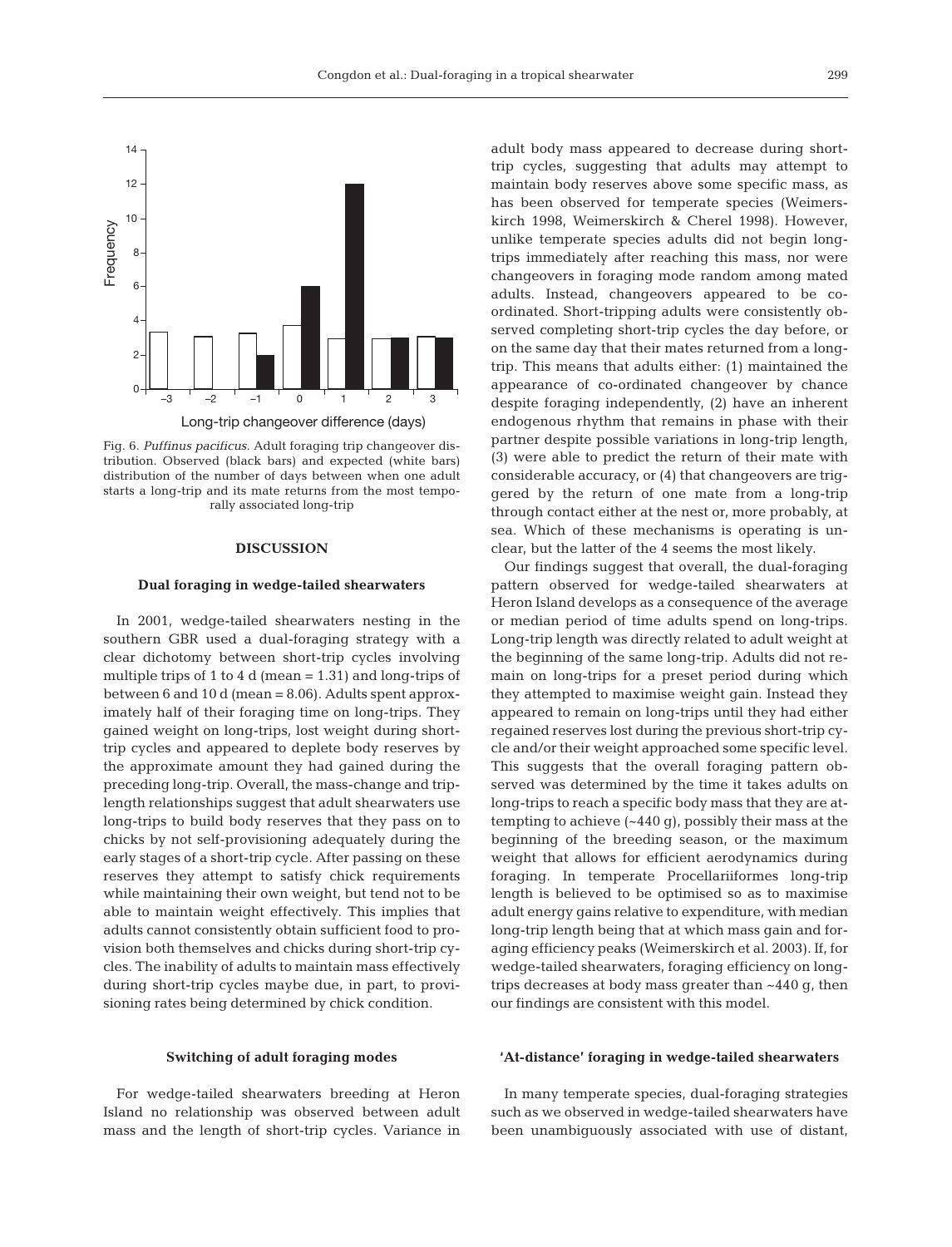highly productive foraging areas in high-latitude regions (e.g. Catard et al. 2000, Klomp & Schultz 2000). Furthermore, when near-colony resources can sustain both chick and adult requirements as in Hawaii, wedge-tailed shearwaters do not use a dual-foraging strategy (Baduini 2002). Combined, these results imply that wedge-tailed shearwaters of the southern GBR use dual-foraging to access 'at-distance' areas of highproductivity in the tropics within reach of GBR nesting sites to supplement food input to chicks beyond what is possible using only locally available resources.

Alternatively, if the energetic costs of short-trips are much greater than long-trips, then adults doing shorttrips in resource-poor environments for provisioning purposes may use a bimodal strategy to mitigate the energetic costs of these trips, without using 'at-distance' locations (as per Ropert-Coudert et al. 2004). That is, adults on long-trips may remain close to the colony and take prey solely for their own use, minimizing the energetic costs of travel in the process. This possibility remains untested. Major differences in the energetic costs associated with long- and short-trips have been documented (Weimerskirch et al. 2003). However, the increased efficiency of long-trips per se has not been established. Higher energy gains associated with longtrips are yet to be separated from the use of 'atdistance' locations having foraging conditions and prey types that may improve efficiency (Weimerskirch et al. 2003). Also, the 8 d on, 8 d off cycle we observe does not appear to be an optimal risk avoidance strategy for birds constantly foraging in a resource-poor environment where 1 d trips are unable to support both chick and adult requirements. From a theoretical perspective, a strategy approximating 1 d on, 1 d off, would better minimise large fluctuations in both chick and adult body mass while still entailing similar foraging effort and number of return trips.

Comparing our results to Baduini's (2002), it seems that foraging strategies among wedge-tailed shearwater populations vary spatially relative to near-colony resource availability. Similar results have been obtained for black-browed albatross, a southern ocean temperate species (Waugh et al. 2000). Changes in foraging strategy associated with temporal variation in resources have also been observed. Cory's shearwaters in the north-eastern Atlantic use dual-foraging only in years of low resource abundance (Granadeiro et al. 1998). Such variations within a single population suggest the use of dual-foraging may be facultative rather than a fixed colony-specific trait. However, the exact dual-foraging pattern appropriate for different colonies could be influenced by the distribution of 'atdistance' foraging areas and become colony specific through the process of selection. We believe this possibility requires further critical investigation.

## **CONCLUSION**

In conclusion, when near-colony resources are such that 1-d foraging trips are unable to support both chick and adult energy requirements, wedge-tailed shearwaters adopt a dual-foraging strategy similar to that observed in temperate species. Therefore, dual foraging is a general Procellariiform life-history strategy used to address similar ecological constraints in both temperate and tropical systems. Whether dualforaging is linked to the use of 'at-distance' resources, or whether it enables shearwaters to breed using poor quality local resources requires further testing. However, if the former is true, the conservation significance of such tropical foraging refuges cannot be overstated. An influx of warm sea-surface water to the Southern GBR in 2002 coincided with a complete reproductive failure of wedge-tailed shearwaters (Smithers et al. 2003). While the available data suggests that adult condition was not directly affected (Smithers et al. 2003), this collapse demonstrates the relative sensitivity of wedge-tailed shearwaters and possibly other seabirds to sea-surface temperature variation and global climate change. The breeding success of these species on a regional scale may be totally dependent on the continued stability of a small number of these highly productive areas.

*Acknowledgements.* We thank the management and staff of the Heron Island Research Station for help during the field components of this project. This research was funded by a James Cook University Merit Research Grant (MRG-00/0026), and was authorised under QNPWS Permits C6/000175/00/SAA, C6/000195/01/SAA and James Cook University-Ethics Approval A627\_00.

## LITERATURE CITED

- Ashmole NP (1971) Seabird ecology and the marine environment. In: Farner DS, King JR (eds) Avian biology, Vol 1. Academic Press, New York, p 223–286
- Baduini CL (2002) Parental provisioning patterns of wedgetailed shearwater chicks and their relation to chick body condition. Condor 104:823–831
- Catard A, Weimerskirch H, Cherel Y (2000) Exploitation of distant Antarctic waters and close shelf-break waters by white-chinned petrels rearing chicks. Mar Ecol Prog Ser 194:249–261
- Chaurand T, Weimerskirch H (1994) The regular alternation of short and long foraging trips in the Blue petrel *Halobaena caerulea*: a previously undescribed strategy of food provisioning in a pelagic seabird. J Anim Ecol 63:275–282
- Fernandez P, Anderson DJ, Sievert PR, Huyvaert KP (2001) Foraging destinations of three low-latitude albatross (*Phoebastria*) species. J Zool 254:391–404
- Granadeiro J, Nunes PM, Silva MC, Furness RW (1998) Flexible foraging strategy of Cory's shearwater, *Calonectris diomedia*, during the chick-rearing period. Anim Behav 56:1169–1176
- Hamer KC, Thompson DR (1997) Provisioning and growth